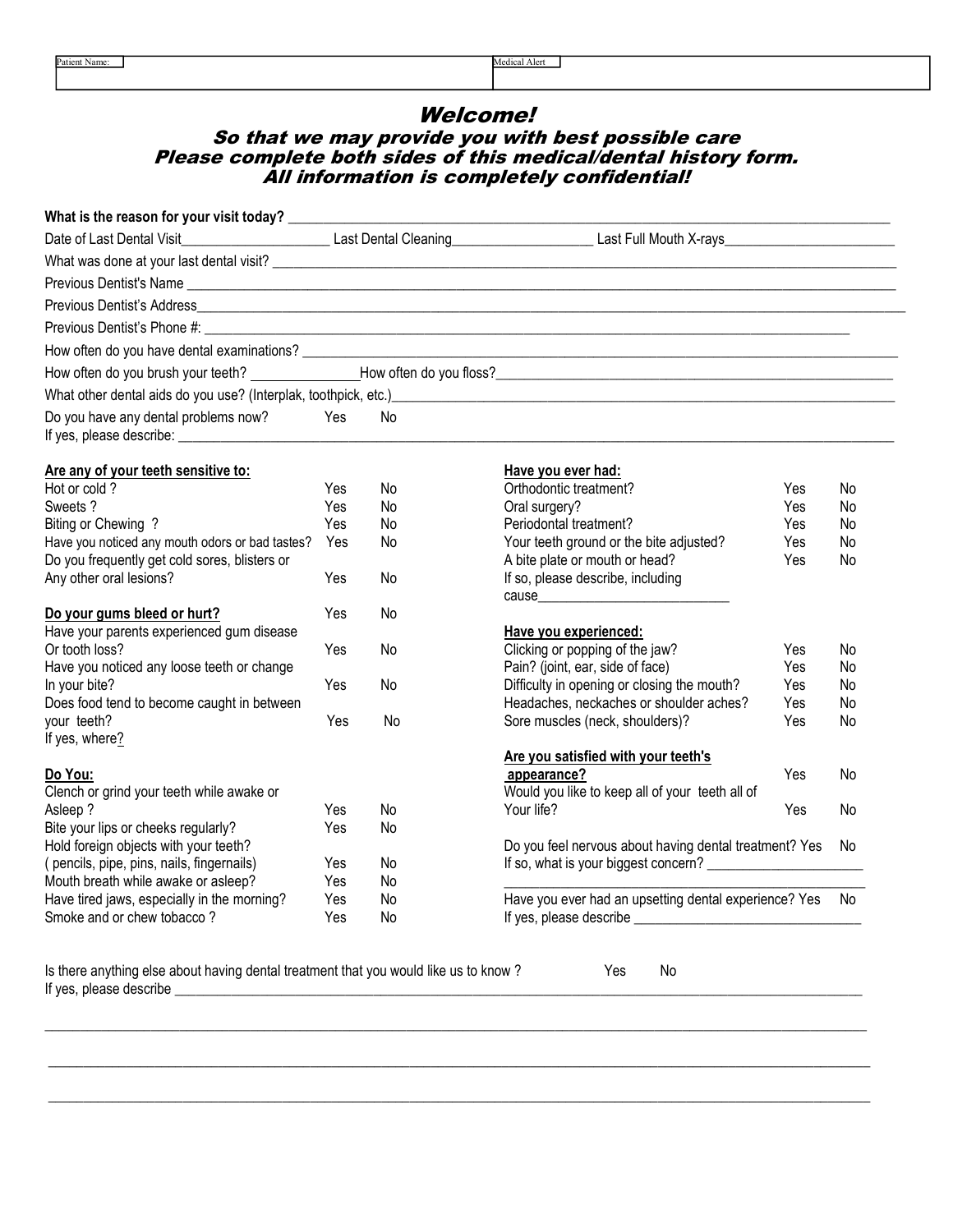| Have you been under the care of a medical doctor during the past two years?<br>If yes, for what?                  |       |              | Yes | No |
|-------------------------------------------------------------------------------------------------------------------|-------|--------------|-----|----|
| Physician's Name                                                                                                  | Phone |              |     |    |
| Address                                                                                                           | City  | <b>State</b> | /in |    |
| Have you taken any medication or drugs during the past two years?                                                 | Yes   | No           |     |    |
| Are you taking any medication, drugs or pills now?<br>If yes, please list name and dosage                         |       |              | Yes | No |
| Are you aware of having an allergic (or adverse reaction) to any medication or substance?<br>If yes, please list: |       |              | 'es | N0 |
| Have you been a patient in the hospital during the past five years?                                               |       |              | 'es | No |

# Indicate which of the following you have had, or have at present. (Circle "yes" or "no" to each item.)

| <b>Chest Pain</b><br>Allergies or Hives<br>Yes<br>No<br>Yes.<br><b>Heart Murmur</b><br>Sinus Trouble<br>Yes<br>Yes<br>No<br><b>High Blood Pressure</b><br>Yes<br>Yes<br><b>Respiratory Problems</b><br>No | N <sub>o</sub><br>No<br>N <sub>o</sub><br><b>No</b> |
|-----------------------------------------------------------------------------------------------------------------------------------------------------------------------------------------------------------|-----------------------------------------------------|
|                                                                                                                                                                                                           |                                                     |
|                                                                                                                                                                                                           |                                                     |
|                                                                                                                                                                                                           |                                                     |
| Mitral Valve Prolapse<br>No<br>Yes<br>Yes<br>Cancer                                                                                                                                                       |                                                     |
| <b>Artificial Heart Valve</b><br>Radiation Therapy<br><b>No</b><br>Yes<br>Yes                                                                                                                             | N <sub>o</sub>                                      |
| <b>Heart Pacemaker</b><br>Yes<br>No<br>Tumors<br>Yes                                                                                                                                                      | No                                                  |
| Hepatitis A, B, or C (circle one)<br>Yes<br><b>Rheumatic Fever</b><br>Yes<br>No                                                                                                                           | No                                                  |
| Arthritis/Rheumatism<br>Yes<br><b>Venereal Disease</b><br>Yes<br>No                                                                                                                                       | No                                                  |
| A.I.D.S.<br><b>Cortisone Medicine</b><br>Yes<br>Yes<br>No                                                                                                                                                 | <b>No</b>                                           |
| <b>HIV Positive</b><br>Swollen Ankles<br>Yes<br>No<br>Yes                                                                                                                                                 | N <sub>o</sub>                                      |
| <b>Cold Sores/Fever Blisters</b><br>Stroke<br>Yes<br>No<br>Yes                                                                                                                                            | No                                                  |
| <b>Blood Transfusion</b><br>Head Injuries<br>No<br>Yes<br>Yes                                                                                                                                             | No                                                  |
| Artificial Joints (hip, knee, etc.)<br>Yes<br>No<br>Yes<br>Hemophilia                                                                                                                                     | <b>No</b>                                           |
| Kidney Trouble<br>Anemia<br>Yes<br>Yes<br>No                                                                                                                                                              | No                                                  |
| <b>Kidney Stones</b><br>Yes<br><b>Bruise Easily</b><br>Yes<br>No                                                                                                                                          | N <sub>o</sub>                                      |
| <b>Blood Thinners</b><br><b>Ulcers</b><br>Yes<br>No<br>Yes                                                                                                                                                | No                                                  |
| <b>Diabetes</b><br>Liver Disease<br>Yes<br>Yes<br>No                                                                                                                                                      | N <sub>o</sub>                                      |
| <b>Thyroid Problems</b><br>Yes<br>Yes<br>No<br><b>Yellow Jaundice</b>                                                                                                                                     | No                                                  |
| <b>Neurological Disorders</b><br>Yes<br>Glaucoma<br>Yes<br>No                                                                                                                                             | No                                                  |
| <b>Stomach Problems</b><br><b>Epilepsy or Seizures</b><br>Yes<br>Yes<br>No                                                                                                                                | No                                                  |
| Emphysema<br>Yes<br>No<br><b>Fainting or Dizzy Spells</b><br>Yes                                                                                                                                          | N <sub>o</sub>                                      |
| Nervous/Anxious<br>Chronic Cough<br>Yes<br><b>No</b><br>Yes                                                                                                                                               | No                                                  |
| Psychiatric/Psychological Care<br><b>Tuberculosis</b><br>No<br>Yes<br>Yes                                                                                                                                 | No                                                  |
| Asthma<br>MRSA (Have had or been exposed)<br>No<br>Yes<br>Yes                                                                                                                                             | No                                                  |
| No<br>Hay Fever<br>Yes                                                                                                                                                                                    |                                                     |

| 7. Do you use more than two pillows to sleep?                                 | Yes. | No |
|-------------------------------------------------------------------------------|------|----|
| 8. Have you lost or gained more then 10 pounds in the past year?              | Yes. | No |
| 9. Do you have or have you had any disease, condition, or problem not listed? | Yes: | No |
| If yes, please list:                                                          |      |    |

10. Woman Only Are you : Pregnant? Yes/No Months Num Nursing? Yes /No Taking birth control pills? Yes /No

I understand the above information is necessary to provide me with dental care in a safe and efficient manner. I have answered all questions to the best of my knowledge. Should further information be needed, you have my permission to ask the respective Health care provider or agency, which may release such information to you. I will notify the doctor of any change in my health or Medication.

# Patient/Guardian Signature **Date** Date Date Date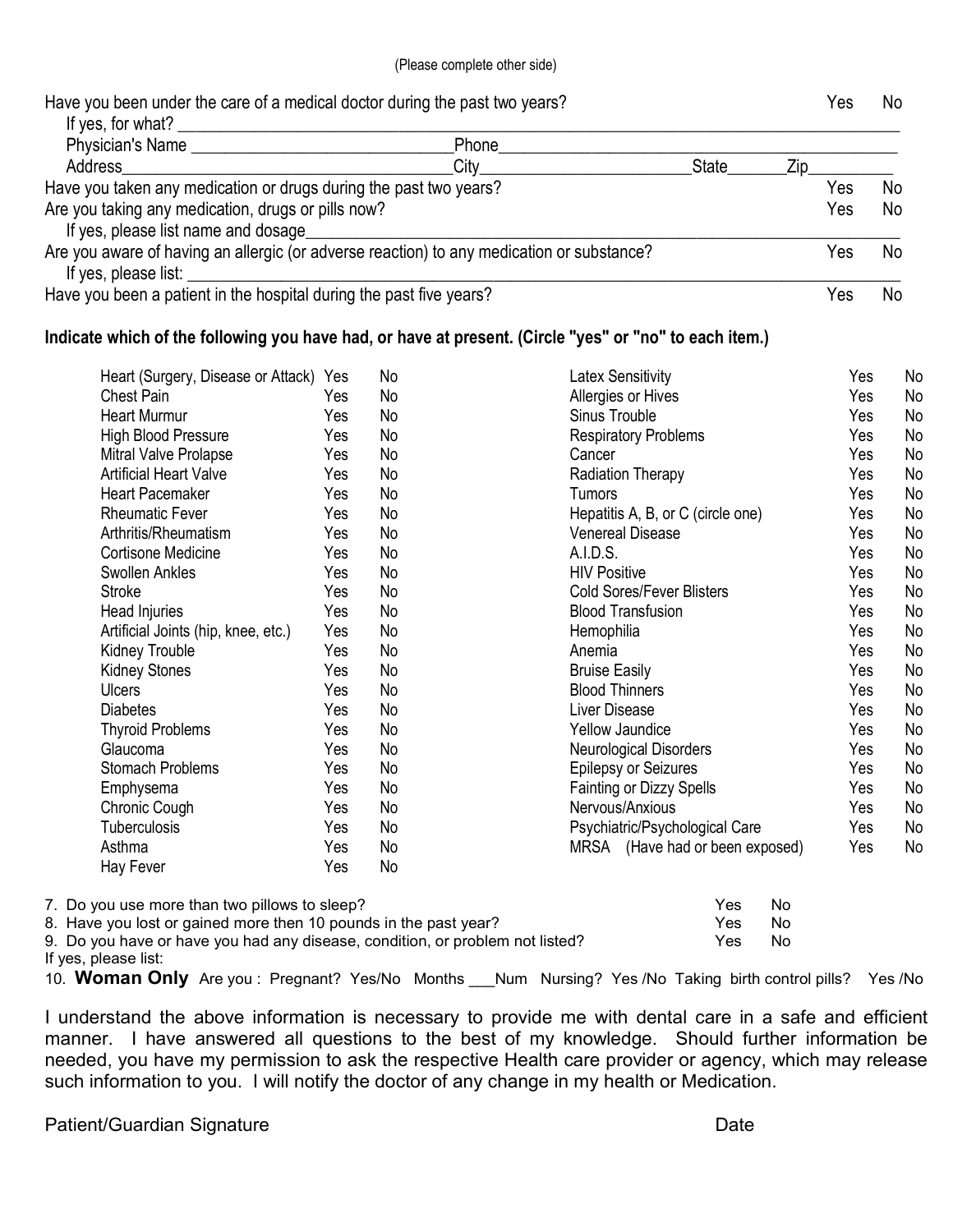# M. Ilhan Uzel,DMD,DSc Diplomate of the American Board of Periodontology

# My Medication List

| Name:                   | Date |
|-------------------------|------|
| Physician/Phone Number: | Fax: |
| Pharmacy/ Phone Number: | Fax  |
|                         |      |

Please list below all prescriptions, over-the-counter medicines, vitamins, herbs, dietary supplements, oxygen, inhalers and homeopathic remedies.

| <b>Medication</b> | <b>Dose</b>       | <b>When Taken</b>         | <b>Reasons for Taking</b>        |
|-------------------|-------------------|---------------------------|----------------------------------|
| <b>Name</b>       | (mg, drops, etc.) | (daily, at bedtime, etc.) | (blood pressure, diabetes, etc.) |
|                   |                   |                           |                                  |
|                   |                   |                           |                                  |
|                   |                   |                           |                                  |
|                   |                   |                           |                                  |
|                   |                   |                           |                                  |
|                   |                   |                           |                                  |
|                   |                   |                           |                                  |
|                   |                   |                           |                                  |
|                   |                   |                           |                                  |
|                   |                   |                           |                                  |
|                   |                   |                           |                                  |
|                   |                   |                           |                                  |
|                   |                   |                           |                                  |
|                   |                   |                           |                                  |
|                   |                   |                           |                                  |
|                   |                   |                           |                                  |
|                   |                   |                           |                                  |
|                   |                   |                           |                                  |
|                   |                   |                           |                                  |
|                   |                   |                           |                                  |
|                   |                   |                           |                                  |

Allergies and Reactions (please describe):

# Universal Medication Form

M. Ilhan Uzel,DMD,DSc Diplomate of the American Board of Periodontology Medication list 07/07 Office: (609) 212-2140 Fax: (609) 212-2143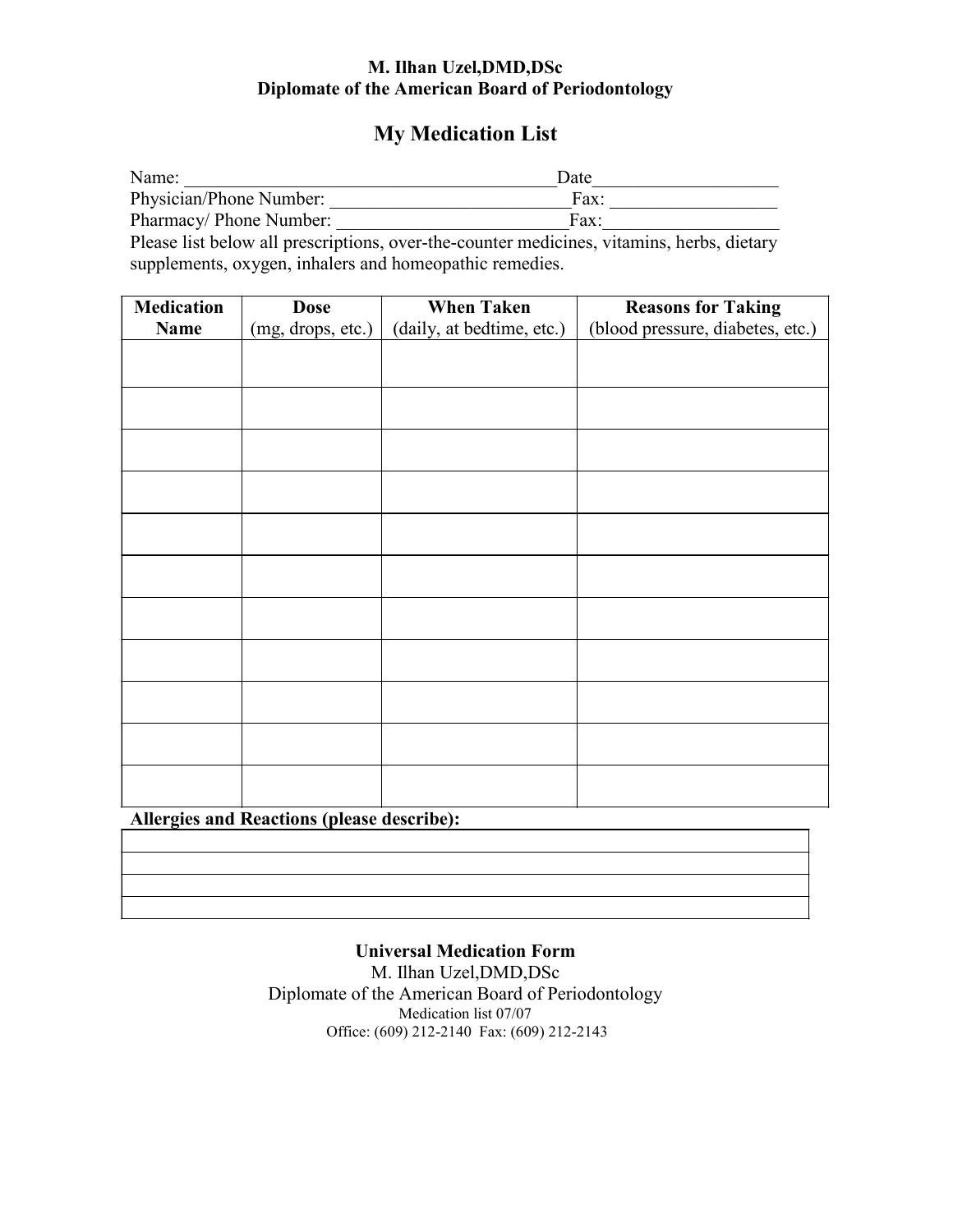|                                                               | Social Security # _______________________ |                  |                                                                      |                               |  |
|---------------------------------------------------------------|-------------------------------------------|------------------|----------------------------------------------------------------------|-------------------------------|--|
|                                                               |                                           |                  |                                                                      | Birthdate ___________________ |  |
|                                                               |                                           |                  |                                                                      |                               |  |
|                                                               |                                           |                  |                                                                      |                               |  |
|                                                               |                                           |                  |                                                                      |                               |  |
|                                                               |                                           |                  |                                                                      |                               |  |
|                                                               |                                           |                  |                                                                      |                               |  |
|                                                               |                                           |                  |                                                                      |                               |  |
|                                                               |                                           |                  |                                                                      |                               |  |
|                                                               |                                           |                  |                                                                      |                               |  |
| In case of emergency, whom shall we notify other than spouse? |                                           |                  |                                                                      |                               |  |
|                                                               |                                           |                  |                                                                      |                               |  |
| <b>INSURANCE INFORMATION</b>                                  |                                           |                  | <b>INSURANCE INFORMATION</b>                                         |                               |  |
| EMPLOYEE NAME ___________________________________             |                                           |                  |                                                                      |                               |  |
| INS CO NAME                                                   |                                           |                  | INS CO NAME                                                          |                               |  |
| INS CO ADDRESS $\_\_\_\_\_\_\_\_\_\_\_\_\_\_\_\_\_\_\_ \_$    |                                           |                  | INS CO ADDRESS $\_\_$                                                |                               |  |
|                                                               |                                           |                  | INS CO CITY, ST ZIP $\_\_\_\_\_\_\_\_\_\_\_\_\_\_\_\_\_\_\_\_\_\_\_$ |                               |  |
|                                                               |                                           |                  | INSURANCE PHONE ______________________                               |                               |  |
|                                                               |                                           |                  | GROUP / POLICY # _________________________                           |                               |  |
| EMPLOYEE SS #                                                 |                                           |                  |                                                                      |                               |  |
| <b>BIRTHDATE</b>                                              |                                           | <b>BIRTHDATE</b> |                                                                      |                               |  |

ASSIGNMENT and RELEASE: I hereby authorize my insurance benefits to be paid directly to the dentist. I am financially responsible for any balances due. I also authorize the dentist to release any information required for this claim. I authorize that my records may be used by the dentist if he so determines. If I am receiving dental hygiene services only, I understand that if any dental or medical problems are discovered during the course of my dental hygiene treatment, I will be referred to the appropriate dental or medical expert for any needed evaluation.

 In consideration of the service rendered to me by this dental office, I am obligated to pay said office in accordance with its credit terms and policy.

 I consent to the taking of photographs and x-rays before, during, and after treatment, and to the use of same by the doctor in scientific papers or demonstrations.

I certify that I have read or had read to me, the contents of this form.

I have read the above: Gignature equal to the state of the state of the state of the state of the state of the state of the state of the state of the state of the state of the state of the state of the state of the state o

Parent or Guardian if a minor